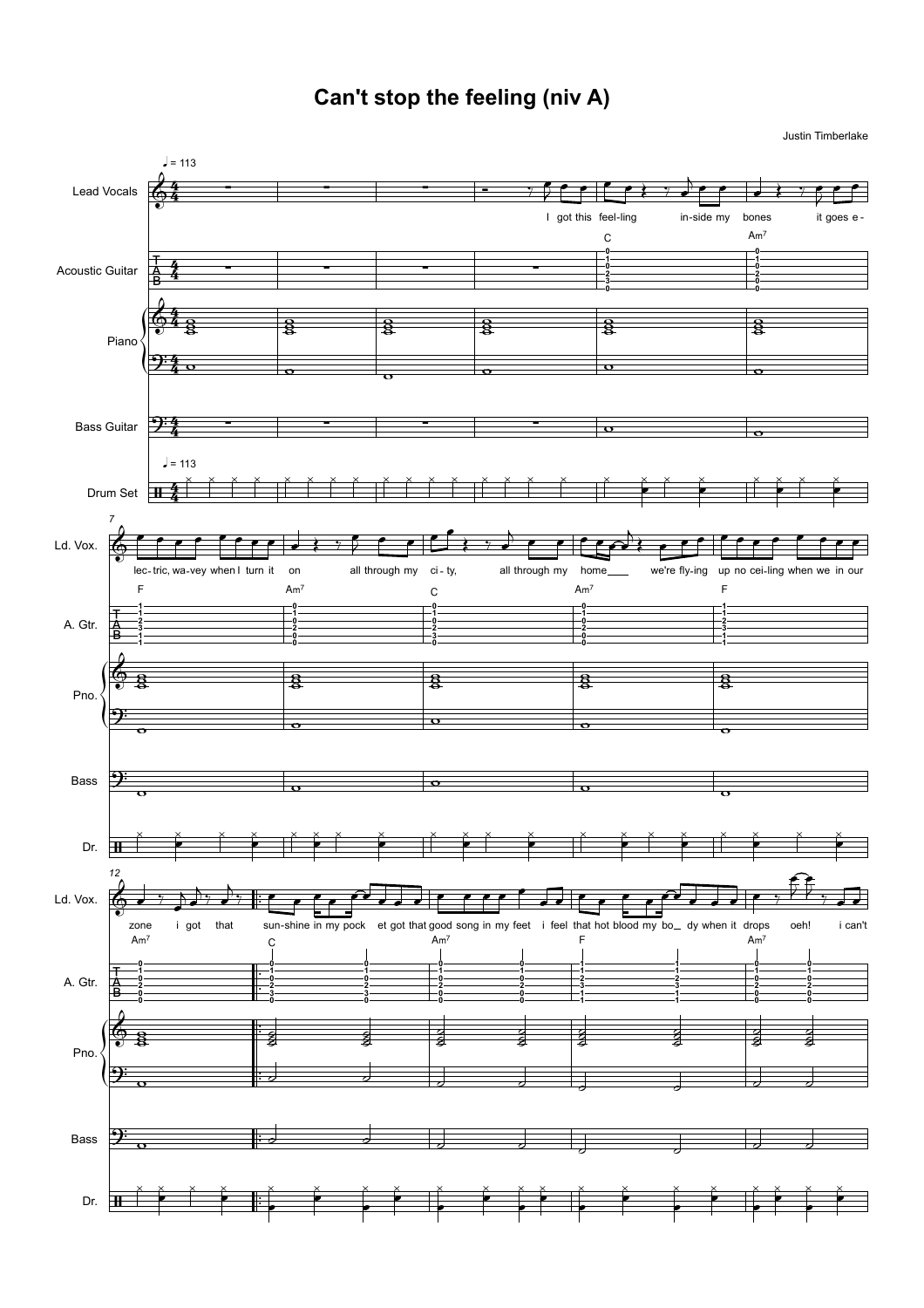





Pno.

 $\frac{1}{2}$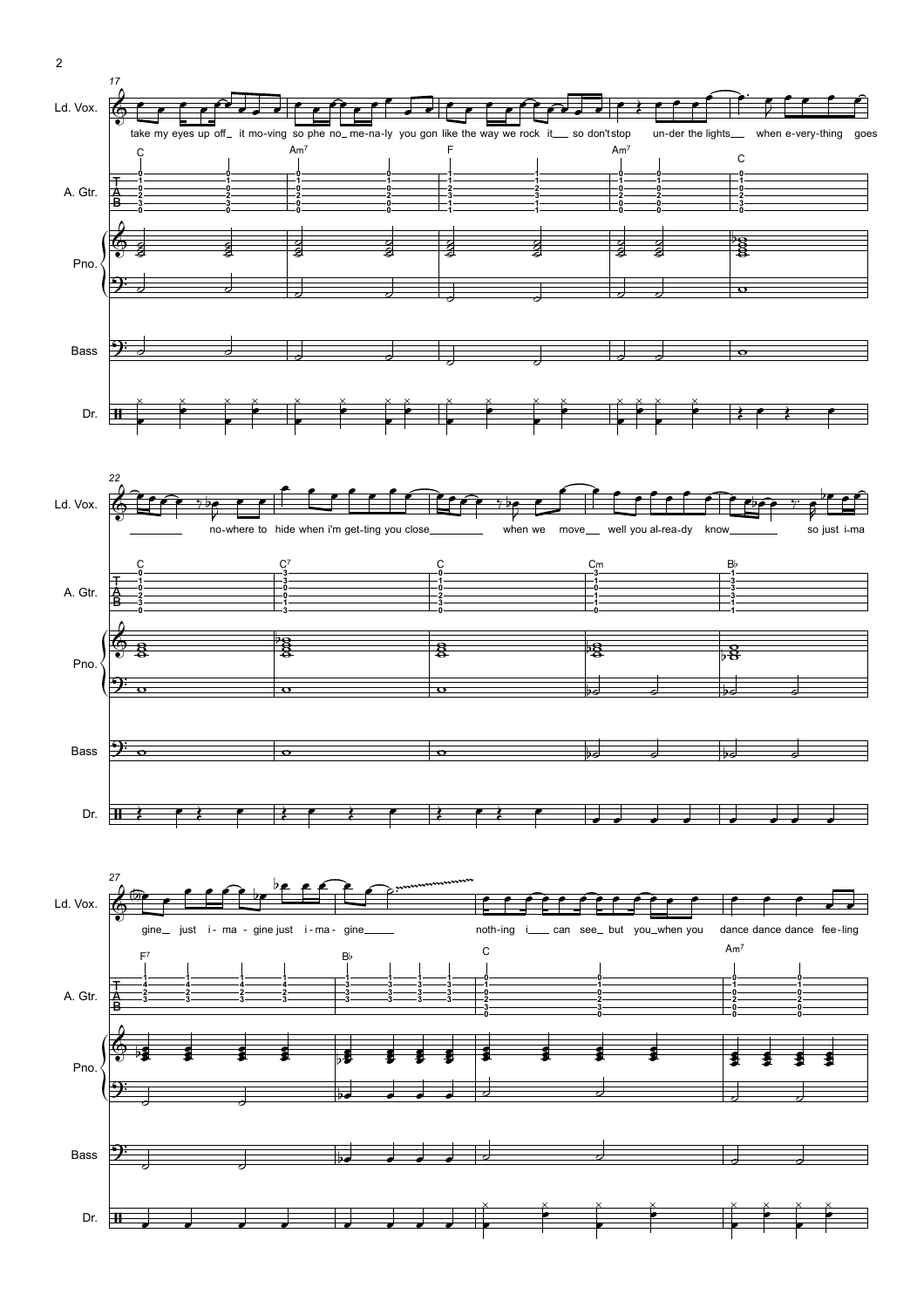



Dr.  $\begin{array}{|c|c|c|c|}\n\hline\n\text{I} & \text{I} & \text{I} & \text{I} & \text{I} & \text{I} & \text{I} & \text{I} & \text{I} & \text{I} & \text{I} & \text{I} & \text{I} & \text{I} & \text{I} & \text{I} & \text{I} & \text{I} & \text{I} & \text{I} & \text{I} & \text{I} & \text{I} & \text{I} & \text{I} & \text{I} & \text{I} & \text{I} & \text{I} & \text{I} & \text{I} & \text{I} & \text{I$  $\begin{array}{c} \times \end{array}$  $\begin{array}{c}\n\begin{array}{ccc}\n\times & \times \\
\hline\n\end{array} & \end{array}$  $\begin{array}{c}\n \times \\
 \times \\
 \bullet\n \end{array}$ ¿œ œ œ <u>e e control de la contrada de la contrada de la contrada de la contrada de la contrada de la contrada de la co</u>  $\overline{\phantom{a}}$ **experience**  $\overline{\phantom{a}}$ œ œ œ œ œ œ œ  $\overline{\phantom{a}}$ œ œ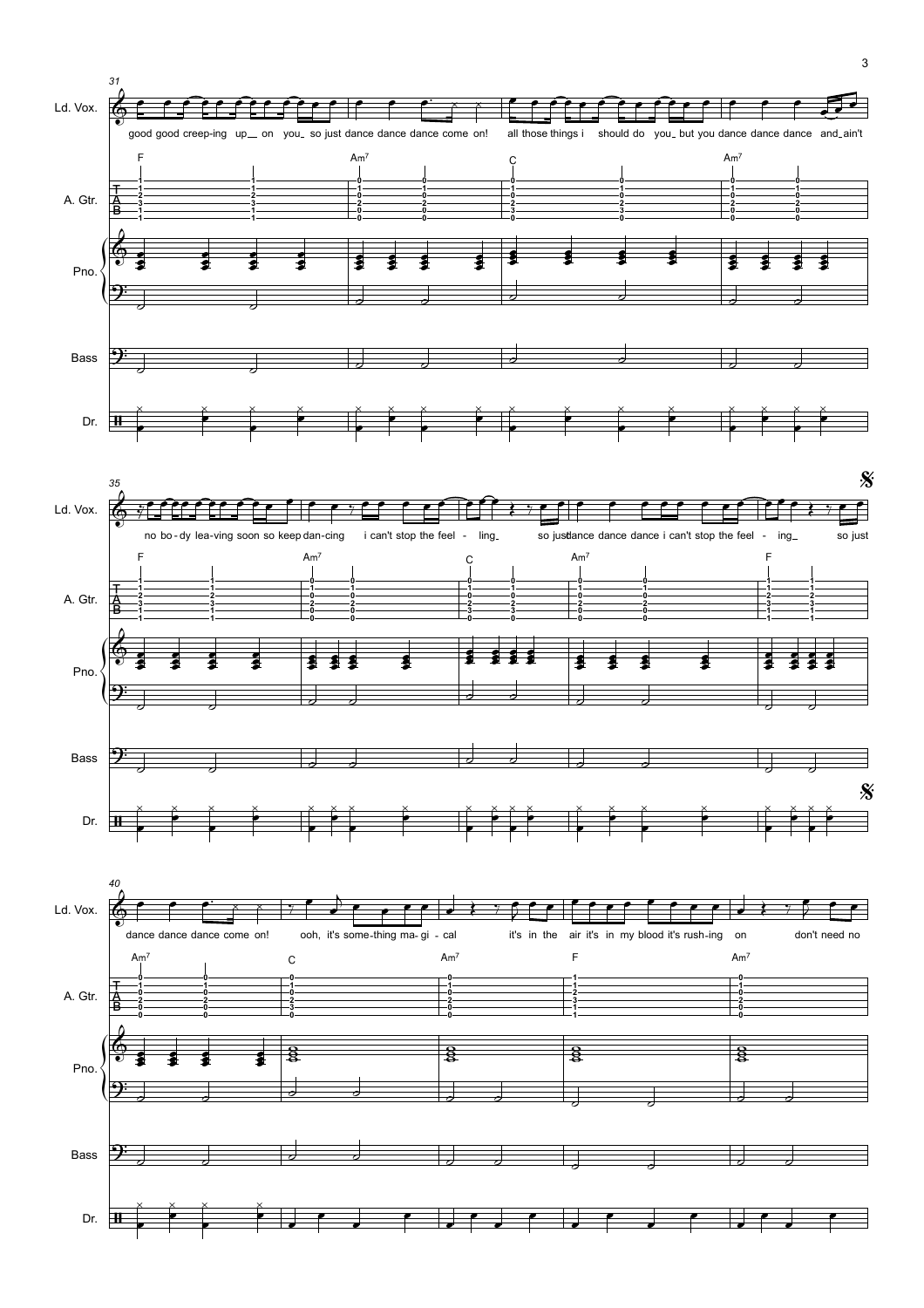

™ ™ Dr. / œ œ  $\boxed{1.}$ <u>e e pre</u> œ œ  $\bullet$   $\qquad$   $\overset{\times}{\bullet}$ ¿œ ¿œ ¿œ  $\overrightarrow{a}$  $\begin{array}{c} \times \times \times \times \\ \bullet \end{array}$  $\begin{array}{c} \times \times \times \\ \bullet \end{array}$  $\begin{array}{c}\n \times \times \\
 \bullet \quad \bullet\n \end{array}$  $\sum_{i=1}^{n}$  $\begin{array}{c} \times \end{array}$  $\begin{array}{c}\n\begin{array}{ccc}\n\searrow & & \times \\
\hline\n\end{array} & & \end{array}$  $\begin{array}{c}\n\mathbf{x} \\
\bullet\n\end{array}$ ¿œ